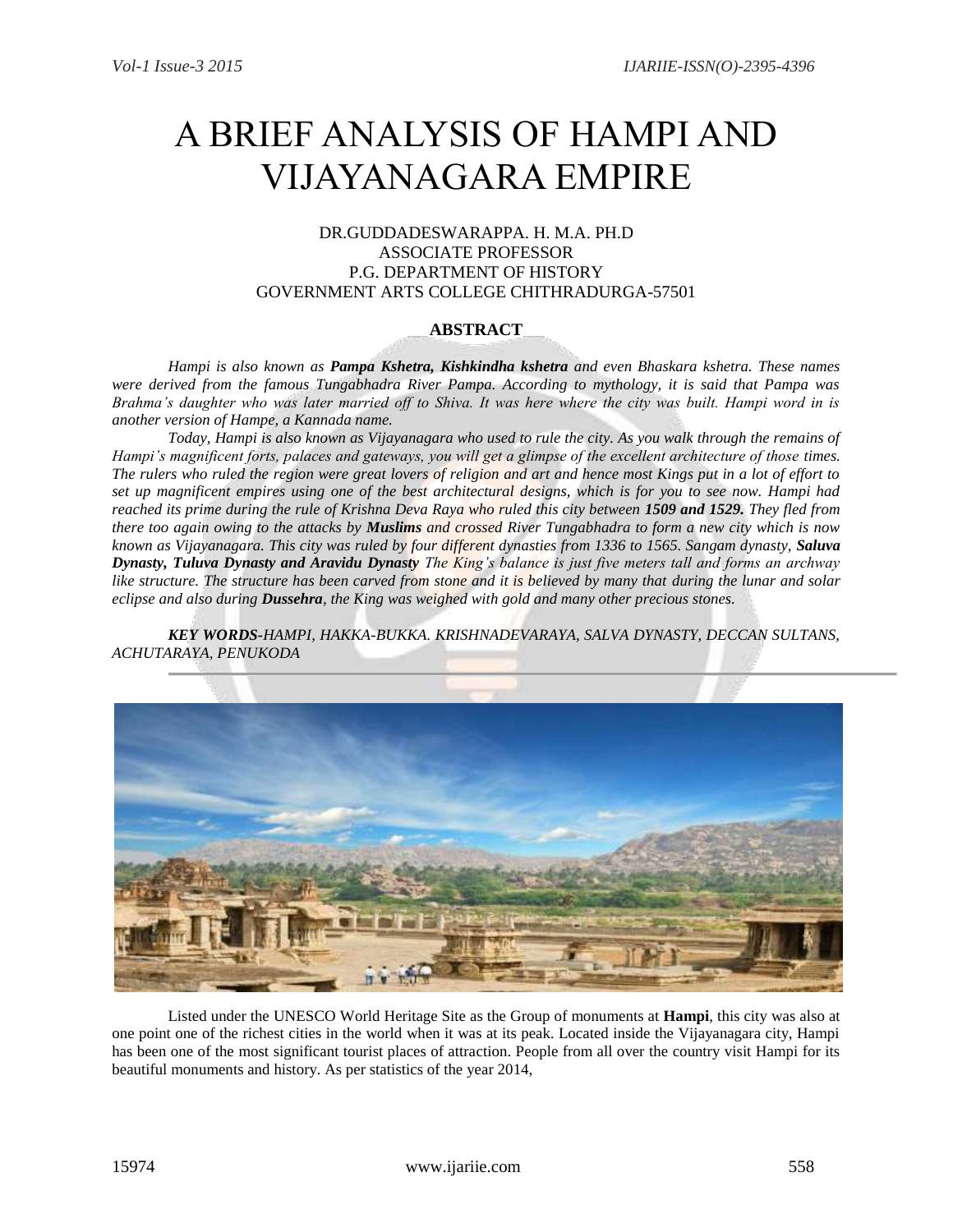Hampi is said to be the most searched places of Karnataka online. People who visit Hampi are mostly people who love history and architecture. It is no surprise that Hampi is such a famous place for tourists that visit from all over the globe. Visit Hampi at any time of the year and you will see the place swarming with people. We will take you through the fascinating history of the city of Hampi and also the Vijayanagara Empire. First, let us tell you a little about Hampi.

# **INTRODUCTION**

#### **History**

Hampi is also known as **Pampa Kshetra, Kishkindha kshetra** and even Bhaskara kshetra. These names were derived from the famous Tungabhadra River Pampa. According to mythology, it is said that Pampa was Brahma's daughter who was later married off to Shiva. It was here where the city was built. Hampi word in is another version of Hampe, a Kannada name.

Today, Hampi is also known as Vijayanagara who used to rule the city. As you walk through the remains of Hampi's magnificent forts, palaces and gateways, you will get a glimpse of the excellent architecture of those times. The monuments speak volumes about the history of Hampi that used to be a prosperous and rich kingdom in the 14th century which was eventually ruined owing to the attacks made by the **Moghuls.**

The history of Hampi dates back to the 2nd and also the 3rd century that is the **Neolithic and Chalcolithic**  era. This fact has been established from the ceramic potteries that have been found here from those centuries.

The popular folklore is that two local chiefs called **Hakka and Bukka** one on a hunting expedition report of an unusual sighting to their guru Vidyaranya. And the fascinating sight was that of a hare who was being chased by their hound.

The hare suddenly becomes all brave and powerful and turns around to chase the hound. This made the Guru believe that the place where they found this unusually beautiful sight is very special and hence decided to shift their local capital to this very place.

This was the start of an empire that went on to become one of the richest. In a span of over 200 years, a total of four dynasties ruled **Vijayanagar that is also called the City of Victory.**



At one point Hampi was also one of the biggest trading centers of the world. Vijayanagar brought a lot of wealth, fame and splendor to Hampi. In those times, most markets in Hampi were always crowded and swarming with buyers and also merchants.

These merchants were not just Indians, but also people from various parts of the world. In no time, the markets grew tremendously and goods were exchanged for spices and cotton. In ancient times, the currencies were all silver and gold.

# **Hampi was also rich in art and architecture.**

The rulers who ruled the region were great lovers of religion and art and hence most Kings put in a lot of effort to set up magnificent empires using one of the best architectural designs, which is for you to see now. Hampi had reached its prime during the rule of Krishna Deva Raya who ruled this city between **1509 and 1529.**

This was the same period when international trading had flourished and reached great heights under the progressive trading practices and also several international trade agreements that were carried out. During this era, Vijayanagara Empire had almost taken up most of South India and also beyond.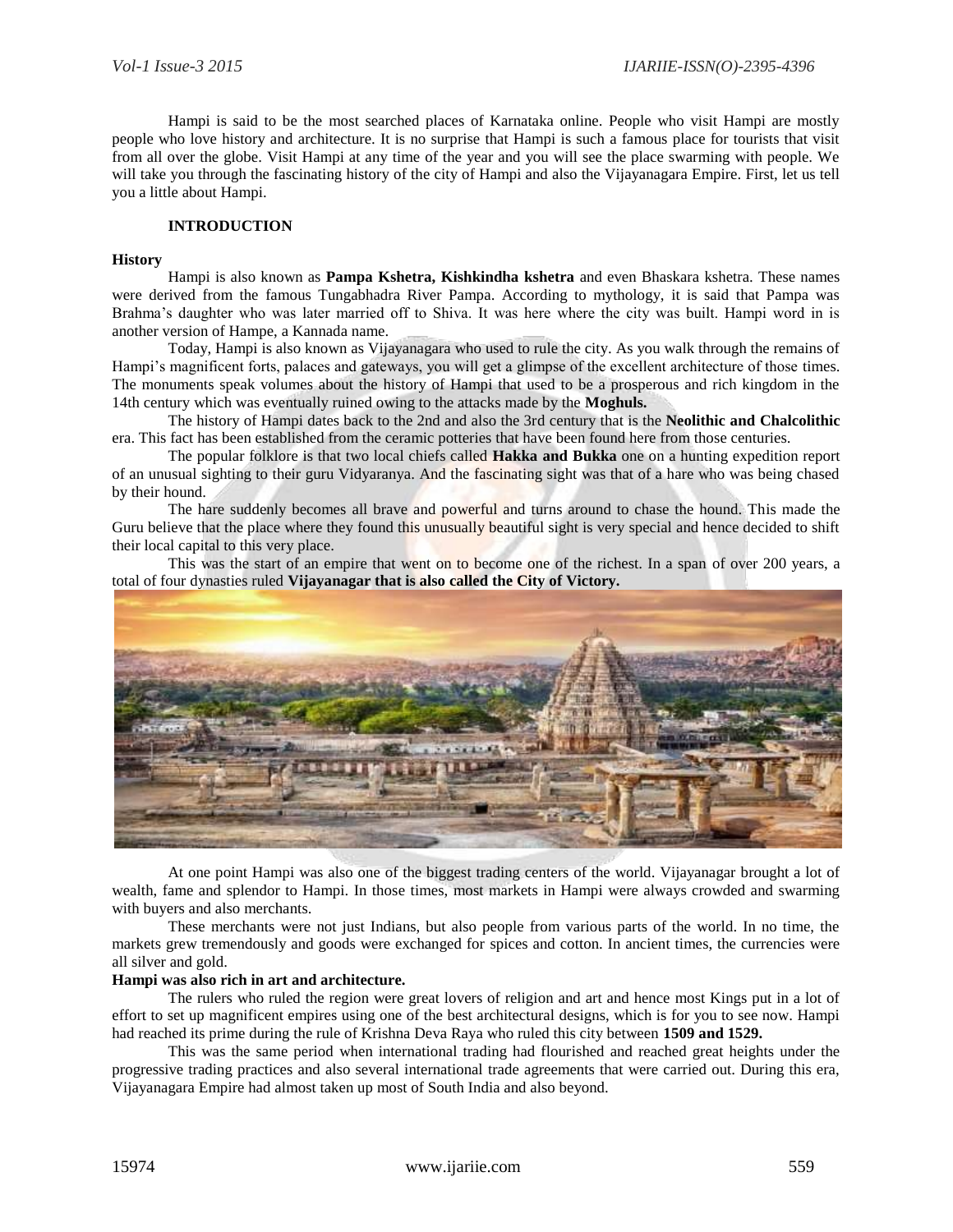However, Hampi succumbed to the attacks carried out by five Deccan Sultans called **Bidar, Bijapur, Ahmednagar, Golconda and also Berar**. They attacked Hampi in 1565 and looted them for a long period, approximately six months. An attack of six months long definitely had to bring such massive destruction that it would have taken them forever to rise again. The temples of Hampi were damaged and most of the markets were robbed.

This was one of the biggest attacks that Hampi witnessed and their golden era with this came to an end. After the attacks, the empire was ruled by different Kings; however, nobody really could bring back the lost glory.

The city did function, but it had lost its strategic importance and thus got lost in time. Even today, the loss and destruction of the 1565 attacks can be seen in many parts of the city. During the colonial period, Hampi had stirred up some curiosity in the mind of archaeologists from abroad. For those who love watching ancient historical stories, you must definitely watch **Robert Sewell's 'A forgotten Empire Vijayanagar'** that was made as an attempt to narrate the incidents that occurred during their ruling.

Also, there is a travel guide that was also the first-ever, named Hampi's Ruins Described and Illustrated by Longhurst. In today's time, the monuments, which are almost hundreds of them, are very popular among tourists as well as pilgrims.

The Vijayanagara Empire is said to have been established and founded by Bukka and Harihara who were also known as Sangama brothers. The brothers initially lived in Warangal where they were working as treasurer and minister. In 1323, the brothers fled Warangal when the city was attacked by the Muslims and went to Kampili.

They fled from there too again owing to the attacks by **Muslims** and crossed River Tungabhadra to form a new city which is now known as Vijayanagara. This city was ruled by four different dynasties from 1336 to 1565. Sangam dynasty, **Saluva Dynasty, Tuluva Dynasty and Aravidu Dynasty** were the four dynasties in ruling during that period. The kings and princes of each of these dynasties made sure that while in their ruling, they do whatever it takes to brings richness and wealth to the city and ended up building over 500 monuments. And because Hampi was the capital, it flourished in trade. We have listed down the four different dynasties with small information about each one of them.

Sangama Dynasty was founded by **Bukka Raya 1 and Harihara 1.** The ruling passed on from them to Harihara II and Devaraya II and several others.

The Saluva dynasty was ruled only by two rulers in the name of Saluva Narasimha Deva and Immadi Narasimha.

The **Tuluva Dynasty** was the third in a row to rule the Vijayanagara Empire. Immadi Marasimha who initially ruled the dynasty was killed by Vira Narasimha who then took over the throne and made the Tuluva dynasty in 1505.

The **Aravidu Dynasty is the last dynasty of the Vijayanagara Empire and Tirumala** was the founder. This dynasty was defeated and taken over Bijapuri Muslims.

Before the Vijayanagar Kings rose in this area, the city was ruled by Kampili and his chiefs. Kampili is now a quaint town that is situated 19 km on the east of Hampi. It was Colin Mackenzie who discovered the ruins of Hampi in 1800. The Archeological Survey of India still does many excavations to discover the many beautiful temples and also other artifacts.

## **Mythological significance of Hampi:**

Hampi also has a strong mythological story associated with it. And if these beliefs are anything to go by, it is said that the **Kishkinda Vanara Kingdom** is where Ram and Lakshman had stayed when they had set out in search of **Sita** who was abducted by **Ravana.**

Wewill also find several spectacular mountains that are said to be spots where Ram, Hanuman, Sugreeva and Vali stayed. And because we are talking of Ramayana and its association with Hampi, the first thing that comes to mind is the Hazara Ram temple at Hampi that is one of the thousands of temples here.

The word Hazara was derived from a Telugu word **Hazarumu** that also means an Entrance hall. If you have ever visited Hampi or if you are planning to make a trip son, you will find many intricately done carvings that depict a lot about Ramayana and the many stories surrounding the same. The Hazara Temple used to be a private temple to the royal family of those times.

#### **The famous temples and monuments of Hampi:**

Since Hampi is popular all over the world for its beautiful monuments and temples, here are some of them that you need to explore on your visit.

**Virupaksha Temple**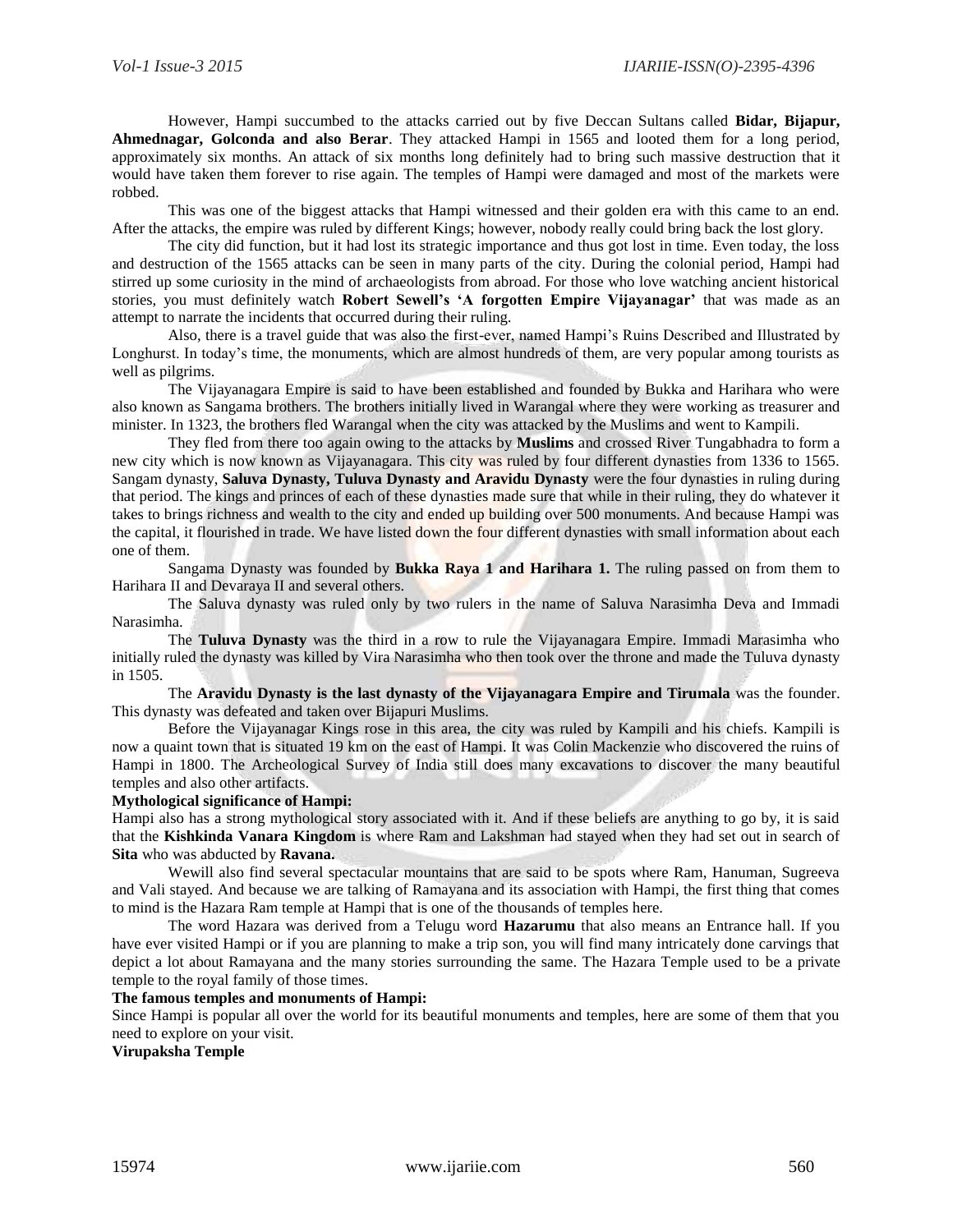

When in Hampi make sure to visit the Virupaksha temple that will be a treat to the eyes for people who love history and religion. Located on the banks of the beautiful Tungabhadra and is a part of the **Group of Monuments in Hampi.** And since it is also a part of the **UNESCO** World Heritage site, there is no doubt that the beauty and charm of this temple are still eye-catching.

The inscriptions that you will find on the structure go back to the 9th and 10th centuries. Built in dedication to Shiva, this site is one of the most important and visited pilgrim sites. When the temple was first built it was small however during the ruling period of the Vijayanagara Empire, the temple was extended.

We must have read a lot about Hampi no longer having the same beauty as before, however, this temple is still beautiful and the sights of its architectural beauty is worth watching.

The **Virupaksha temple** is also famously known as the **Pampvathi** temple and is exactly situated in the Hampi Bazaar. The most fascinating part about this temple is the stunning three gopuras and also a big high tower that stands tall at 160 feet hat is the main entrance. The temple also has an elephant called Lakshmi. **Vijaya Vittala Temple**



Among the many Hampi attractions, the Vijaya Vittala temple is one of the most breathtaking pieces of architecture. Built in dedication to Vittala who is a form of Vishnu, you must explore this temple if you love architecture.

We don't really have to be a believer to be here. The several hallways, gateway, towers and pavilions make this temple very beautiful. The Vittala temple was built in the 15th century and many kings who ruled have tried their best to further enhance the beauty of this temple, and thus, it because of their efforts that Hampi was gifted with such a beautiful structure.

The highlight of the Vittala temple is the stone chariot. It is almost considered as an iconic structure of Hampi. It also has musical pillars that are as iconic as the stone chariot. Each pillar of this temple depicts a musical instrument and also serves as the main support for the whole structure.

This has been arranged around the main pillar of the temple which when struck gives out the 7 notes from each of the instruments that it represents.

The British found this pretty suspicious and went on to cut open the pillar to find out if there was anything hidden that produces the sound.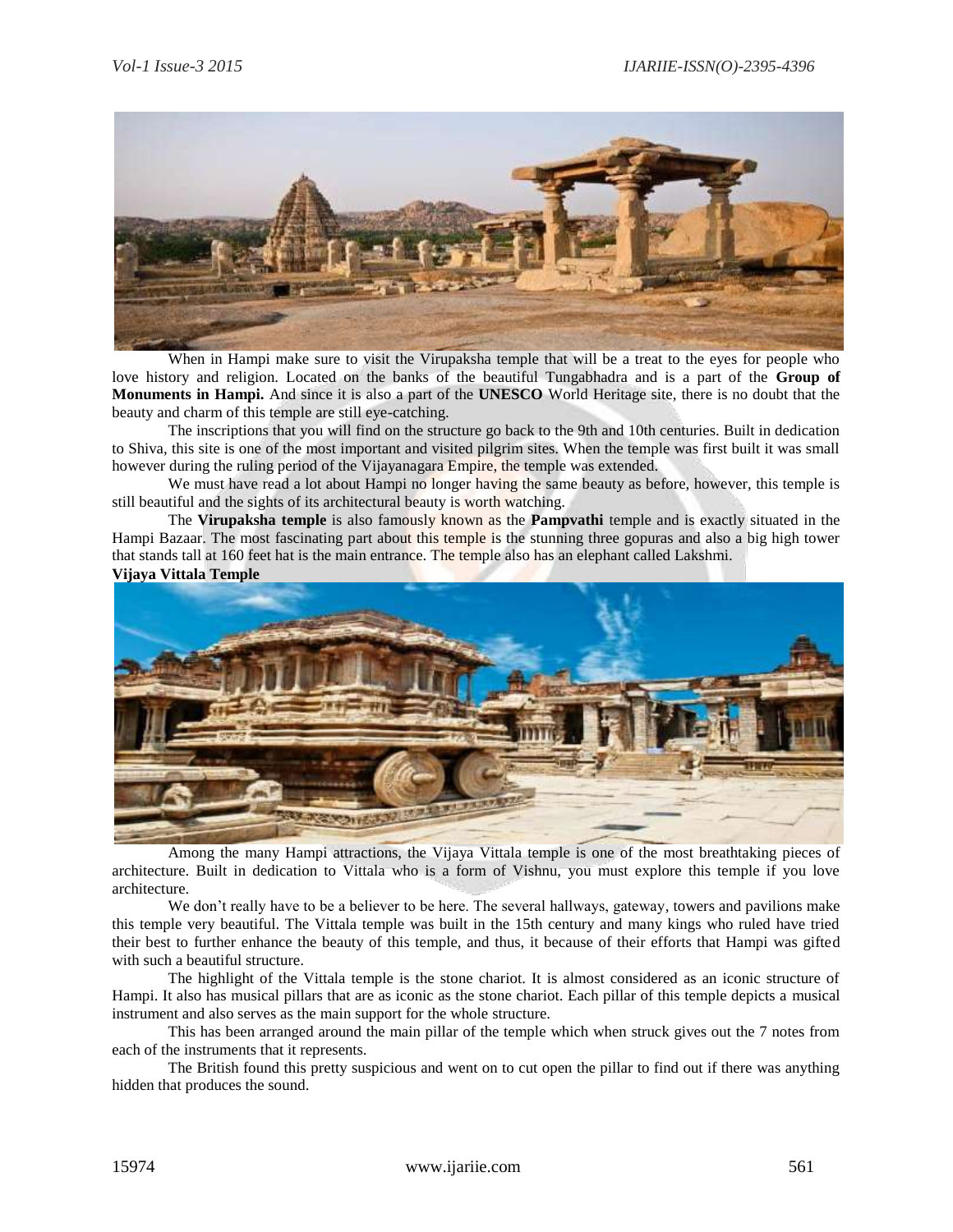However, on cutting it open they found nothing and it is considered as a miracle. The cut made by the British can still be seen. This temple is also a venue for the famous festival Purandaradasa festival that is held there annually.

### **The King's Balance**

Another great attraction is the King's balance which is also famously called **Tulapurushandana.** It is situated on the southwest of the **Vitala** temple what we mentioned above.

The King's balance is just five meters tall and forms an archway like structure. The structure has been carved from stone and it is believed by many that during the lunar and solar eclipse and also during **Dussehra**, the King was weighed with gold and many other precious stones.

These jewels were then given away to the priests of the temple. If you look closely you will also find three loops that may have been used by the King to hang on the swing and weigh. You will also find an image of the King on one of the pillars. The image carved is assumed to be that of **King Krishna Deva Raya** and his wives. The weighting procedure is also called Tula Bhara which is even today followed in many temples.

#### **Achyutaraya Temple**



Built and sanctified in AD 1534, the Achyutaraya temple is a classic example of the Vijayanagar style of architecture. The architecture used in this temple is much advanced in comparison to the other structures in Hampi. And it is said; the **Achyutaraya temple** was the last grand temple to be built before the empire fell and got defeated in the hands of **Sultans**.

This temple is also dedicated to another form of Vishnu- Tiruvengalanatha and was set up and built by an officer in Achyuta Raya's court and that's how the temple got its name. Situated between two stunning hills namely-**Gandhamadana and Matanga Hills,** the scenic beauty is sure to leave you awestruck.

The temple courtyard is lined by intricately carved pillars and the temple also houses an **antarala, rangamantapa and also garbhagriha.** This is one of the many temples in Hampi that you must explore on your visit to this religiously and historically significant place.

**Archaeological Museum in Hampi**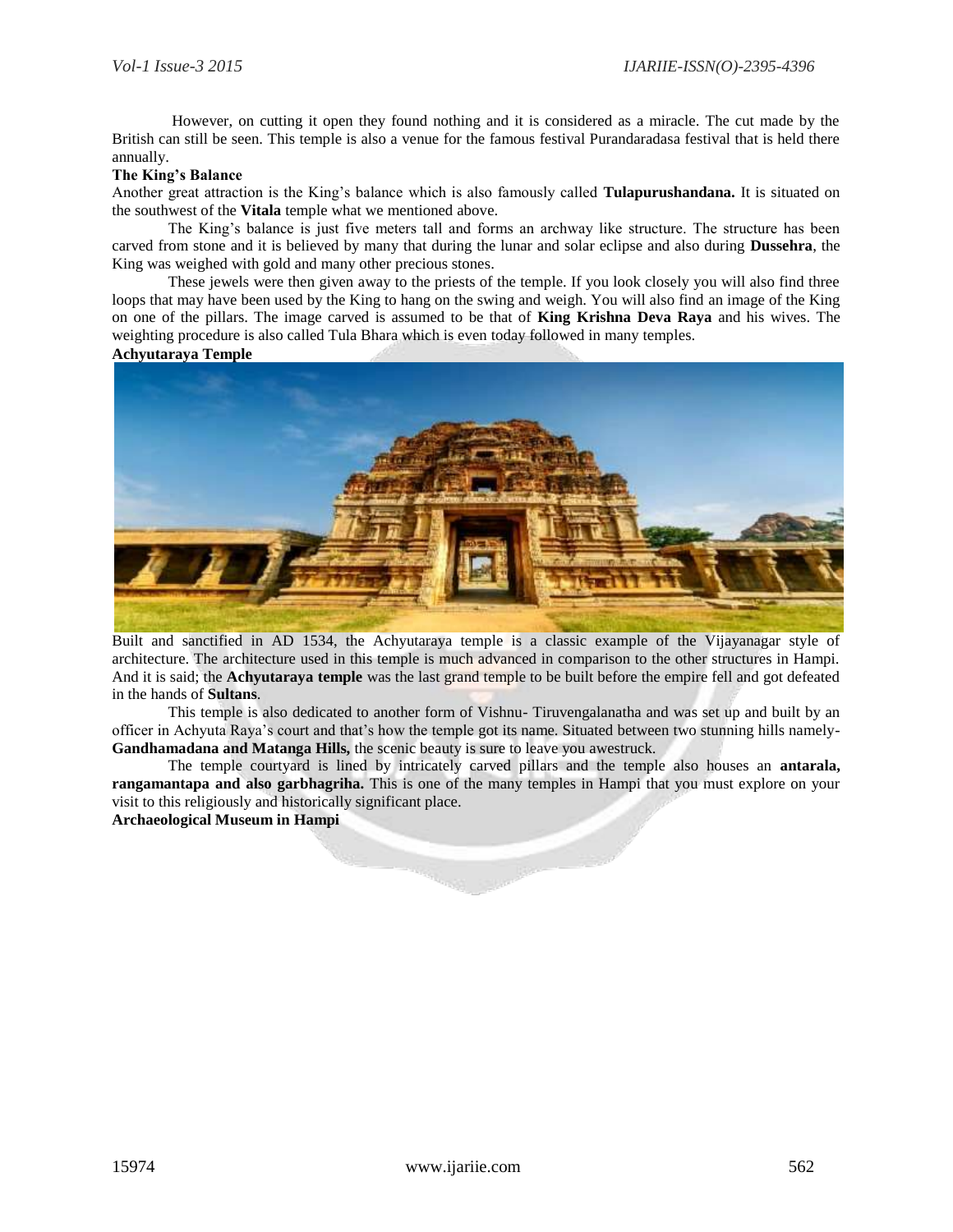

The very first museum that was built and set up by the Archeological Survey of India is this beautiful Archaeological Museum in Hampi. The museum exhibits ancient sculptures and also many artifacts and this is where you will get a glimpse of the history of Hampi.

If we are a history buff, a visit to this museum is sure to leave you satisfied and awestruck. From silver coins to sculptures of several deities and gold coins, there is a lot that you will get to see here. There are different galleries that display different precious stones and sculptures. You will have to pay a fee of Rs 5 per head to explore this beauty.

**Kings Ruling the Vijayanagara Empire Sangama Dynasty** Harihara Raya I (1336-1356) Bukka Raya I (1356-1377) Harihara Raya II (1377-1404) Virupaksha Raya (1404-1405) Bukka Raya II (1405-1406) Deva Raya I (1406-1422) Ramachandra Raya- 1422 Vira Vijaya Bukka Raya (1422-1424) Deva Raya II (1424-1446) Mallikarjuna Raya (1446-1465) Virupaksha Raya II (1465-1485) Praudha Raya -1485 **Saluva Dynasty** Saluva Narasimha Deva Raya (1485-1491) Thimma Bhupala- 1491 Narasimha Raya II (1491-1505) **Tuluva Dynasty** Tuluva Narasa Nayaka (1491-1503) Viranarasimha Raya (1503-1509) Krishna Deva Raya (1509-1529) Achyuta Deva Raya (1529-1542) Sadashiva Raya (1542-1570) **Aravidu Dynasty** Aliya Rama Raya (1542-1565) Tirumala Deva Raya (1565-1572) Sriranga I (1572-1586) Venkata II (1586-1614) Sriranga II (1614-1614)